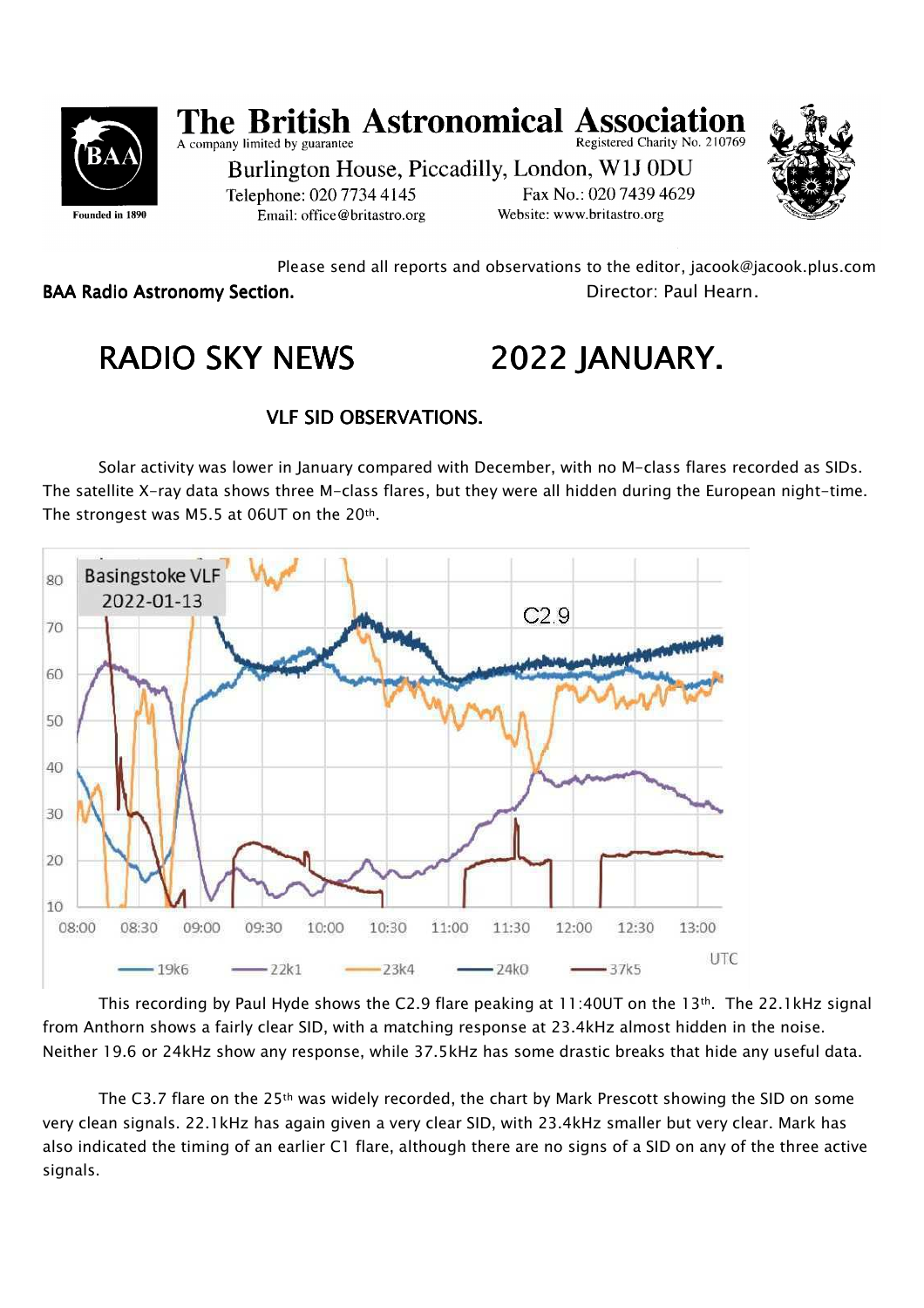

This recording by Roberto Battaiola shows the C6.9 flare on the 20.3kHz signal. This transmitter is located at Isola Di Tavolara, roughly 500km south of Roberto. It has provided a very clean day-time signal that also enabled him to catch the C7.3 flare at 07:32UT on the 16th, missed by observers here in the UK. Preceding the C6.9 in the tables is a SID marked '\*'. The C6.9 flare appears to have had a fairly long rise time that included an extra peak that is not listed in the SWPC flare list. This does often happen with slower flares.

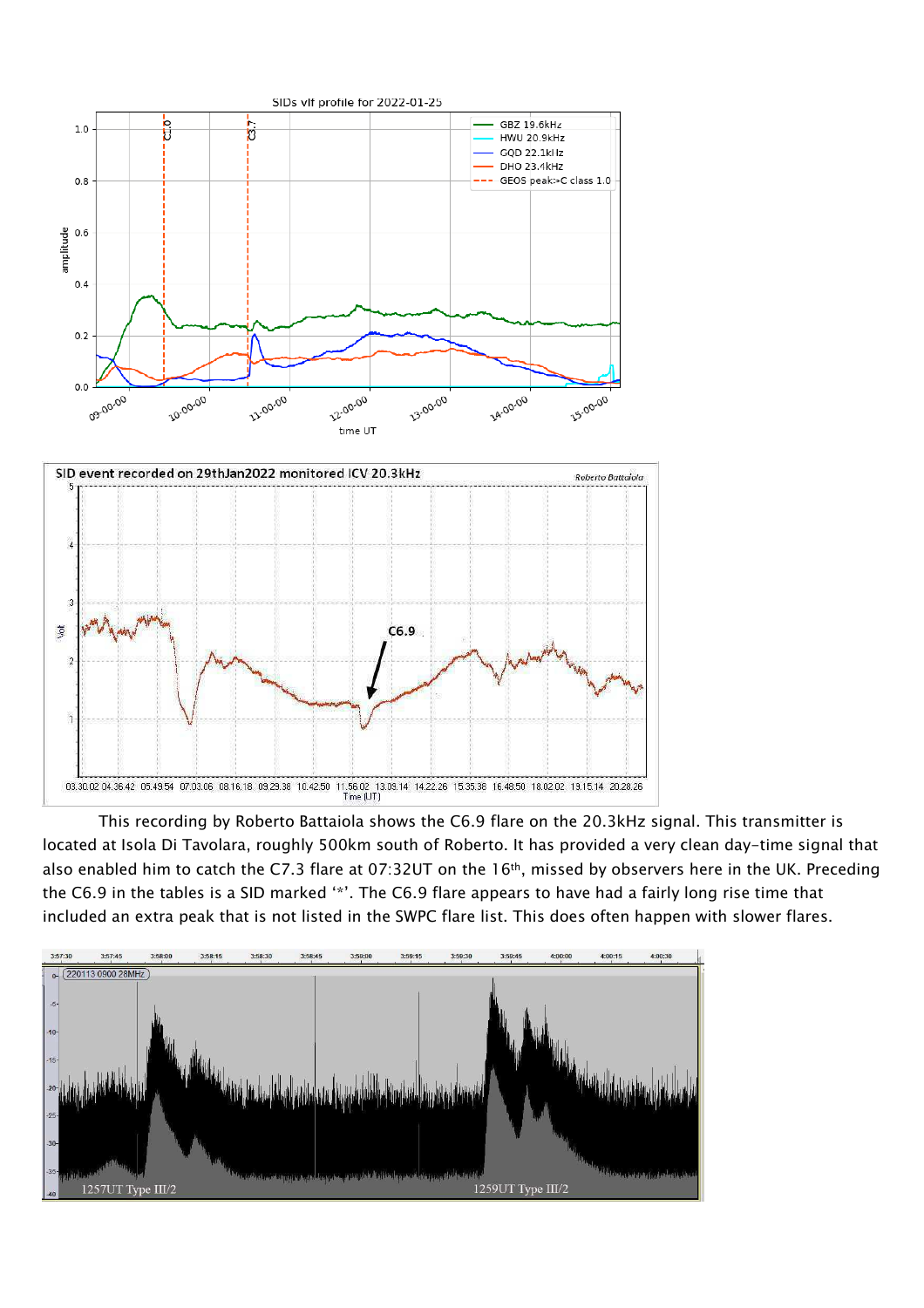This recording by Colin Briden shows a pair of 28MHz noise bursts on the 13<sup>th</sup>. They are both of type III/2, the second being the stronger. There were no flares listed at this time, but they may possibly be related to the C2.9 flare recorded about an hour earlier.



#### MAGNETIC OBSERVATIONS.

Stuart Green's summary of the month's magnetic activity shows a good mixture of high speed winds and CMEs. It seems that a number of the stronger flares during our night-time produced CMEs. An M1.5 flare listed at 17:44UT on the 18<sup>th</sup> may have produced a CME that we recorded at 13:30-13:40UT on the 21<sup>st</sup>. Its arrival was recorded by several observers, and is shown here in the chart by Callum Potter:



The impact shock does look like some local interference, but its appearance on a number of recordings proves that it is genuine. The following disturbance was very mild, and merged with a high speed wind as well as further weak CMEs.

An equatorial coronal hole wind stream produced a very mild disturbance to start the month, with a south polar coronal hole stream producing a short period of disturbance late in the evening of the 8<sup>th</sup>. Glancing blows from a CME added to a high speed wind to produce a disturbance on the  $14th$ , continuing through to the 20<sup>th</sup>. This recording from Nick Quinn shows the disturbance starting around 18UT on the 14<sup>th</sup>: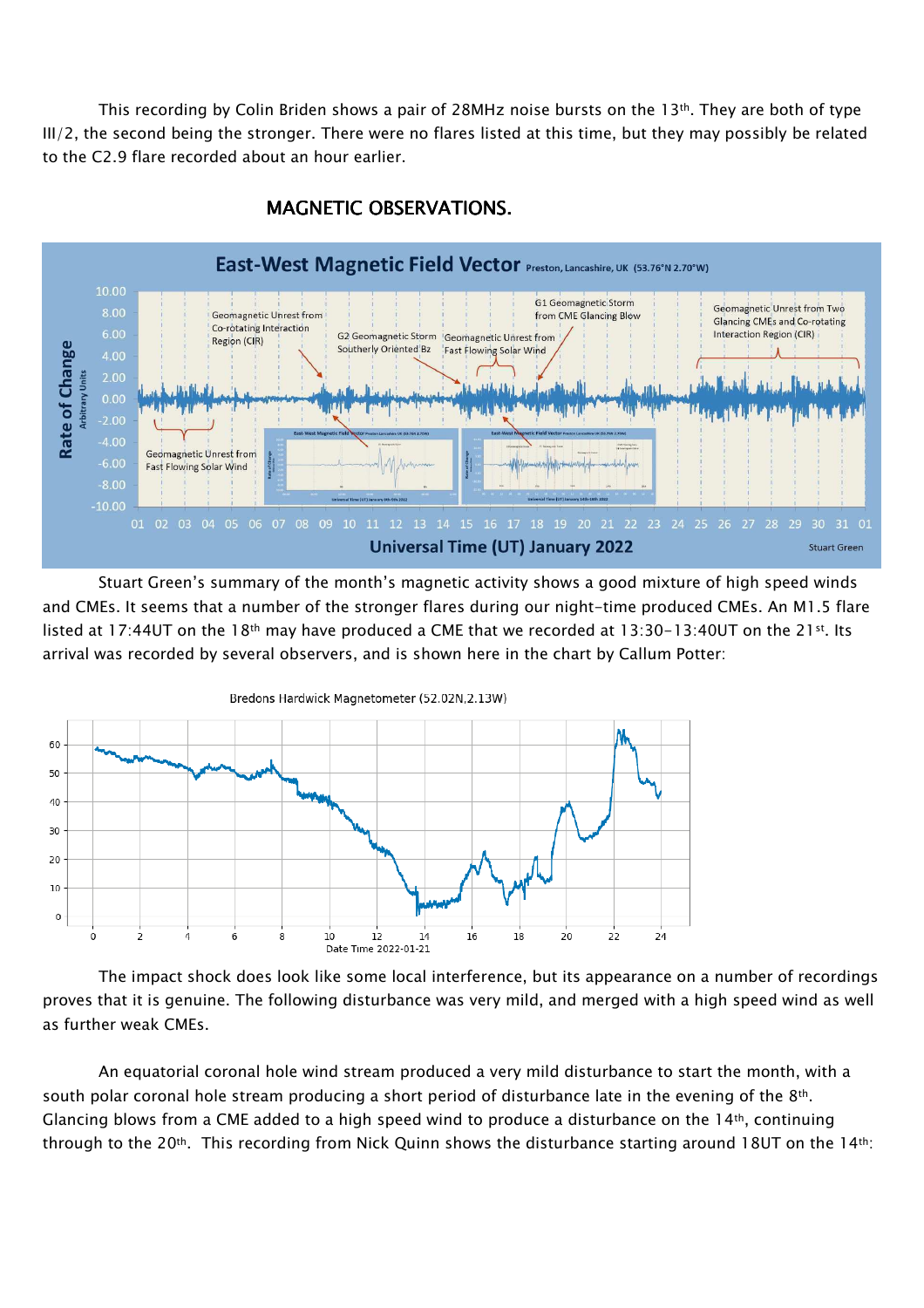Steyning Magnetometer (50.8 North, 0.3 West)



The disturbance faded out in the early morning of the 15<sup>th</sup>, but increased again later in the day, as shown above by Colin Clements. Activity remained low on the 17<sup>th</sup>, but increased again over the 18<sup>th</sup> and 19<sup>th</sup>, shown by Roger Blackwell:



Magnetic observations received from Roger Blackwell, Colin Clements, Stuart Green, Callum Potter, Nick Quinn, Andrew Thomas and John Cook.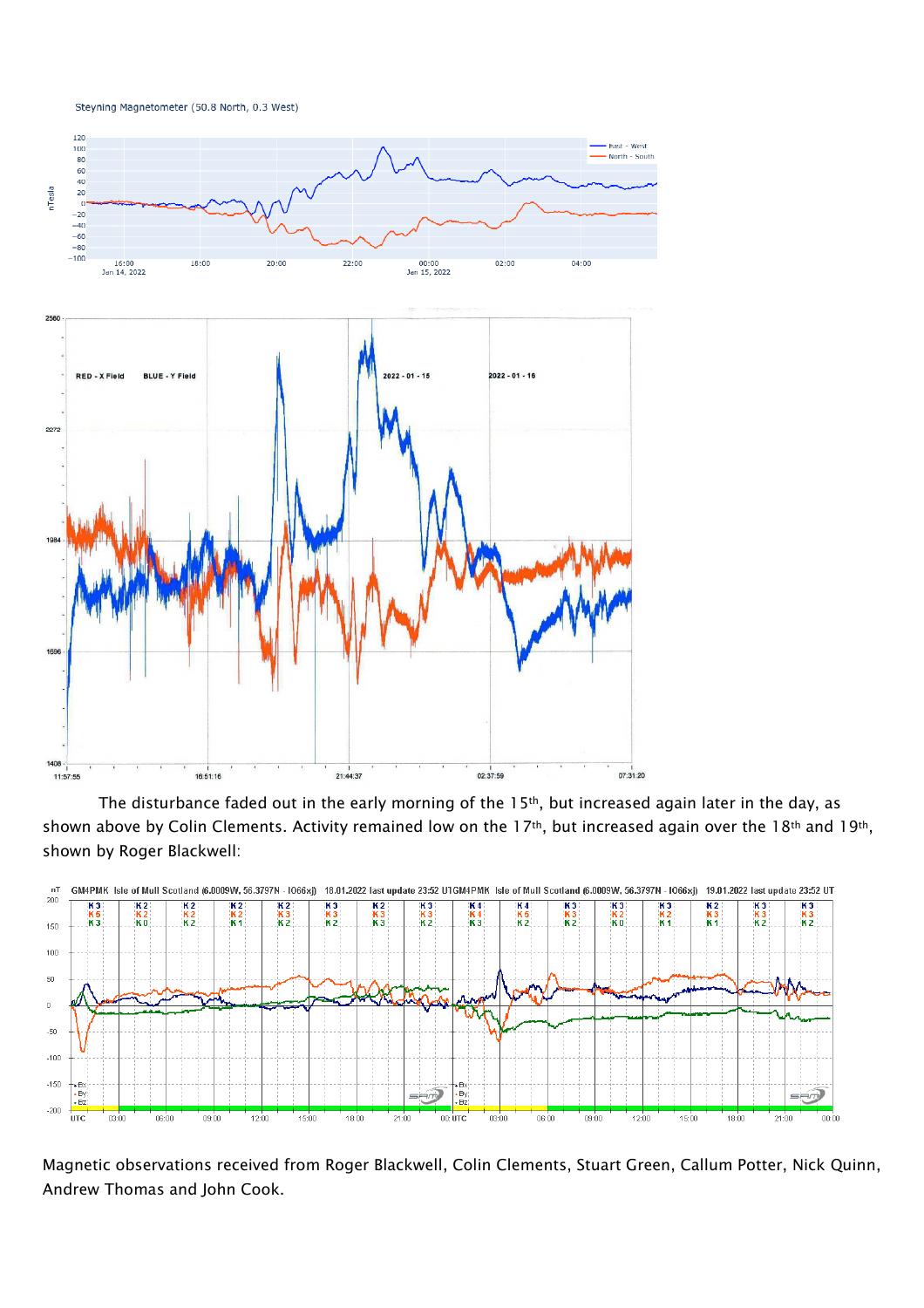#### TONGA VOLCANO.

The volcanic eruption near the Pacific island of Tonga caused considerable damage to the nearby islands, but the effects of its rising plume of gas were felt across the globe. Mark Edwards has been analysing the recordings made here. The gas cloud rose high into the atmosphere, creating a pressure wave that radiated outwards over the Pacific ocean. The Space Weather web site showed the pressure wave being recorded moving north eastwards over America, and weather stations here in the UK also detected sudden pressure changes. These waves also affected the lower ionosphere, with Magnetic and VLF recordings showing a disturbance as well as NASA measurements showing changes in the Total Electron Content above stations close to the volcano. The eruption occurred at about 04:10UT on January 14th, and Mark noted the pressure shock at 19:19UT on the 15th. UK Met office data shows a big pressure shock between 19:00 and 19:30 recorded at Brize Norton (near Oxford). David Farn also noted a small magnetic transient at the same time.



This chart is rather complicated, but shows the 24kHz trans-Atlantic signal recorded by Paul Hyde on the 15<sup>th</sup> (red) and by Mark Edwards (15<sup>th</sup> in blue, 14<sup>th</sup> in pink). There is a low level of general noise on the signals, but both traces from the 15<sup>th</sup> show some stronger waves between 18 and 19UT. The trace from the 14<sup>th</sup> does not show this activity. Using UK Met office pressure data, Mark has calculated that the pressure shock should have been about 1600km away from his location (Coventry). His path length at 24kHz is 4768km, so the shock would be about a third of the way along the path. The sunset time at this point is 17:40UT, but Mark has recorded SIDs in the past at around this time in January.

The green trace is the Met office pressure plot from Brize Norton, delayed by 55 minutes to match the VLF waves. There is a possible reason why these timings do not match: the great circle paths from Tonga to the UK and to the 24kHz signal reflection area are very different. The pressure wave would cross the 24kHz path at nearly a right angle, while the path into the UK would pass nearer to the pole, and be more nearly parallel here. Thus more of the path would be affected at the same time. The pressure wave speed to Brize Norton works out at 312m/s. This is quite a complex problem, so perhaps more work might be done in the future as other data becomes available.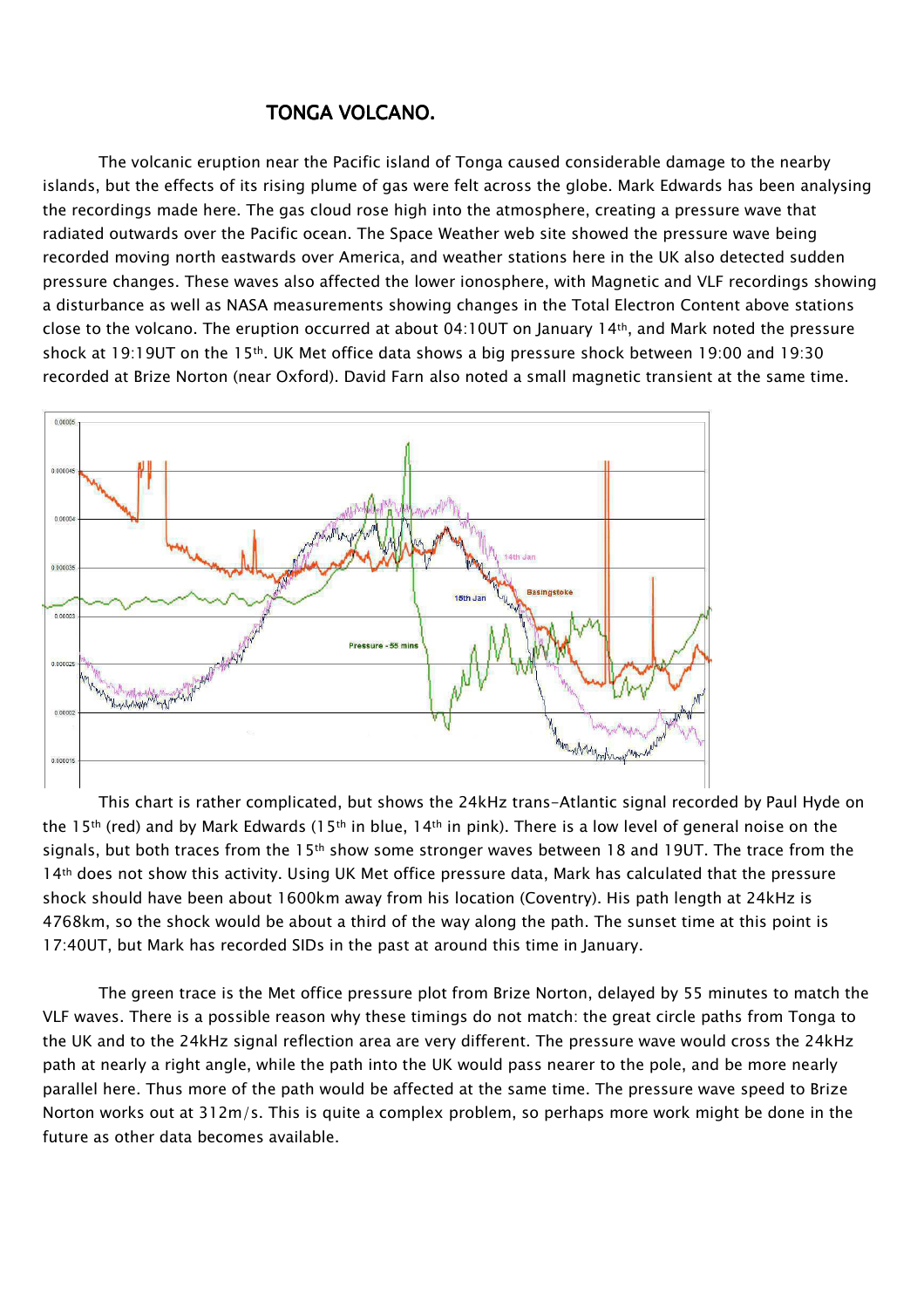## METEOR OBSERVATIONS.

Colin Clements made recordings of the Quadrantid meteors using the GRAVES signal. Counts were made on the 2<sup>nd</sup>, 3<sup>rd</sup> and 4<sup>th</sup>, but significant counts were only seen late on the 3<sup>rd</sup> and into the morning of the 4th.



On this occasion no clear activity peak is visible, with counts fairly steady from about 21UT to 06UT.

## LOGGING SID DATA.

We have received a paper by Richard Knott on the logging of SID data using the UKRAA receiver. The main text of the paper is included as a separate pdf, but the appendices have been omitted as they are quite lengthy. They do contain much information on the Python code used, and the full paper can be retrieved from the following link:

https://drive.google.com/file/d/1C-HxnNEKyxbO9hsEFQCyU97geMUTO\_if/view?usp=sharing

Papers on radio astronomy subjects will be welcomed for future editions of this report.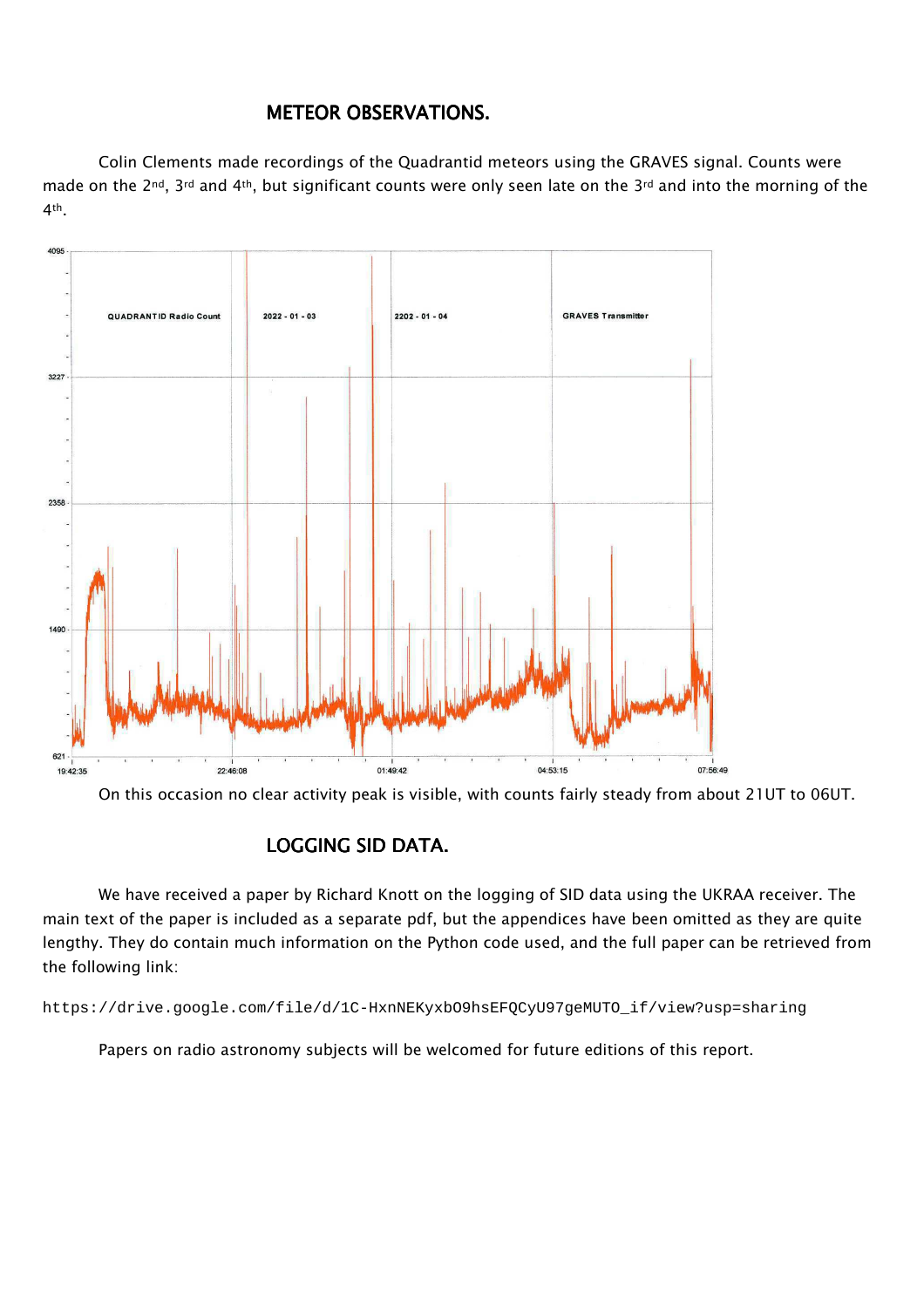#### **BAA Radio Astronomy Section. 2022 JANUARY.**

|     |                  | ဖု                            |              |       | John Cook (23.4kHz/22.1kHz)                            |                          |       |       | Roberto Battaiola 20.3kHz |                |                                         |       | Paul Hyde (22.1kHz/24kHz) |                |       |       | Mark Edwards (23.4/19.6/24kHz)    |       |                                                                 |       | Colin Clements (23.4kHz/18.3kHz) |       |
|-----|------------------|-------------------------------|--------------|-------|--------------------------------------------------------|--------------------------|-------|-------|---------------------------|----------------|-----------------------------------------|-------|---------------------------|----------------|-------|-------|-----------------------------------|-------|-----------------------------------------------------------------|-------|----------------------------------|-------|
|     | class<br>Xray    | $\overline{\omega}$<br>Φ<br>ő |              |       | Tuned radio frequency receiver,<br>0.58m frame aerial. | Modified AAVSO receiver. |       |       |                           |                | Spectrum Lab / PC 1.5m frame<br>aerial. |       |                           |                |       |       | Spectrum Lab / PC 2m loop aerial. |       | Tuned Radio Frequency receivers,<br>0.76m screened loop aerial. |       |                                  |       |
| DAY |                  |                               | <b>START</b> |       | PEAK END (UT)                                          |                          | START |       | PEAK END (UT)             |                | <b>START</b>                            |       | PEAK END (UT)             |                | START |       | PEAK END (UT)                     |       | START                                                           |       | PEAK END (UT)                    |       |
|     |                  |                               |              |       |                                                        |                          |       |       |                           |                |                                         |       |                           |                |       |       |                                   |       |                                                                 |       |                                  |       |
| 13  | C2.9             | -5                            | 11:37        | 11:41 | 11:57                                                  |                          | 11:34 | 11:40 | 11:51                     | 1-             | 11:35                                   | 11:42 | 11:52                     | $1 -$          | 11:37 | 11:40 | 11:45                             | $1 -$ |                                                                 |       |                                  |       |
| 14  | C <sub>2.1</sub> |                               |              |       |                                                        |                          | 11:42 | 11:51 | 11:59                     | $1 -$          |                                         |       |                           |                |       |       |                                   |       |                                                                 |       |                                  |       |
| 25  | C3.7             | 10                            | 10:25        | 10:29 | 10:38                                                  | 1-                       | 10:23 | 10:29 | 10:53                     | $1+$           | 10:25                                   | 10:29 | 10:43                     | $1 -$          | 10:26 | 10:29 | 10:46                             |       | 10:28                                                           | 10:32 | 10:45                            | $1 -$ |
| 26  | C7.2             |                               |              |       |                                                        |                          | 07:29 | 07:32 | 07:37                     | 1-             |                                         |       |                           |                |       |       |                                   |       |                                                                 |       |                                  |       |
| 26  | C1.6             | 2                             |              |       |                                                        |                          |       |       |                           |                |                                         |       |                           |                | 10:24 | 10:26 | 10:30                             | $1 -$ |                                                                 |       |                                  |       |
| 28  | C2.6             |                               |              |       |                                                        |                          | 08:33 | 08:40 | 08:46                     | $1 -$          |                                         |       |                           |                |       |       |                                   |       |                                                                 |       |                                  |       |
| 29  | B9.5             |                               |              |       |                                                        |                          |       |       |                           |                |                                         |       |                           |                | 09:01 | 09:05 | 09:09                             | $1 -$ |                                                                 |       |                                  |       |
| 29  | $\star$          |                               |              |       |                                                        |                          |       |       |                           |                |                                         |       |                           |                | 11:52 | 11:55 | 12:00                             | $1 -$ |                                                                 |       |                                  |       |
| 29  | C6.9             | 10                            | 12:08        | 12:13 | 12:42                                                  | 2                        | 12:04 | 12:13 | 12:40                     | $\overline{2}$ | 12:07                                   | 12:15 | 12:44                     | $\overline{2}$ | 12:07 | 12:13 | 12:28                             |       | 12:09                                                           | 12:15 | 12:50                            | 2     |
| 29  | C2.0             | 3                             |              |       |                                                        |                          |       |       |                           |                | 14:13                                   | 14:17 | 14:26                     | $1 -$          | 14:16 | 14:17 | 14:22                             | 1 –   |                                                                 |       |                                  |       |
| 29  | C7.3             | 2                             |              |       |                                                        |                          |       |       |                           |                | 16:52                                   | 16:56 | 17:07                     | $1 -$          | 16:52 | 16:56 | 17:06                             | 1-    |                                                                 |       |                                  |       |
|     |                  |                               |              |       |                                                        |                          |       |       |                           |                |                                         |       |                           |                |       |       |                                   |       |                                                                 |       |                                  |       |

|                                        |                                                                         | Steve Parkinson (Various)                         |       |                        | Andrew Thomas (19.6kHz)                               |                                                       |                         |                         |                                  |              | Phil Rourke (23.4kHz) |                                                       |  | John Wardle  |              | <b>Christopher Bailey</b>                             |  |                |                |                         |                |
|----------------------------------------|-------------------------------------------------------------------------|---------------------------------------------------|-------|------------------------|-------------------------------------------------------|-------------------------------------------------------|-------------------------|-------------------------|----------------------------------|--------------|-----------------------|-------------------------------------------------------|--|--------------|--------------|-------------------------------------------------------|--|----------------|----------------|-------------------------|----------------|
|                                        | class<br>Xray                                                           | Tuned radio frequency receiver,<br>frame aerials. |       |                        | Tuned radio frequency receiver, 0.6m<br>frame aerial. |                                                       |                         |                         | Spectrum Lab, 0.6m frame aerial. |              |                       | SpetrumLab/Starbase,<br>Active<br>mini-whip aerial.   |  |              | Spectrum Lab |                                                       |  |                |                |                         |                |
| <b>DAY</b>                             |                                                                         | <b>START</b>                                      |       | PEAK END (UT)          |                                                       | <b>START</b>                                          |                         | PEAK END (UT)           |                                  | <b>START</b> |                       | PEAK END (UT)                                         |  | <b>START</b> |              | PEAK END (UT)                                         |  | <b>START</b>   |                | PEAK END (UT)           |                |
| 13<br>14<br>25<br>26<br>26<br>28<br>29 | C2.9<br>C <sub>2.1</sub><br>C3.7<br>C7.2<br>C1.6<br>C2.6<br><b>B9.5</b> | 10:25                                             | 10:30 | 10:45                  |                                                       | 11:36<br>10:24                                        | 11:44<br>10:30          | 11:52<br>10:44          | $1 -$                            |              |                       |                                                       |  |              |              |                                                       |  | 10:26<br>10:22 | 10:29<br>10:25 | 10:47<br>10:35          | $1 -$          |
| 29<br>29<br>29<br>29                   | C6.9<br>C <sub>2.0</sub><br>C7.3                                        | 12:08                                             | 12:15 | 12:38                  | $1+$                                                  | 11:53<br>12:08<br>15:30                               | 11:56<br>12:15<br>15:34 | 12:08<br>12:47<br>15:45 | $1 -$<br>2<br>$1 -$              |              |                       |                                                       |  |              |              |                                                       |  | 12:09          | 12:15          | 12:47                   | $\overline{2}$ |
|                                        |                                                                         |                                                   |       |                        |                                                       |                                                       |                         |                         |                                  |              |                       |                                                       |  |              |              |                                                       |  |                |                |                         |                |
|                                        | class                                                                   |                                                   |       | Colin Briden (22.1kHz) |                                                       |                                                       |                         | Andrew Lutley (23.4kHz) |                                  |              |                       | Peter Meadows (23.4kHz)                               |  |              |              | John Elliott (18.3kHz)                                |  |                |                | Mark Prescott (22.1kHz) |                |
|                                        | Xray                                                                    | Spectrum Lab / PC.<br>1.2m frame aerial.          |       |                        |                                                       | Tuned radio frequency receiver, 0.6m<br>frame aerial. |                         |                         |                                  |              |                       | Tuned radio frequency receiver,<br>0.6m frame aerial. |  |              |              | Tuned radio frequency receiver,<br>0.5m frame aerial. |  |                |                |                         |                |

|                                  |                                                          |                                          |       | Colin Briden (22.1kHz) |                                                       |              |  | Andrew Lutley (23.4kHz)                               |              |  | Peter Meadows (23.4kHz) |                                                       | John Elliott (18.3kHz) |       |       | Mark Prescott (22.1kHz) |  |
|----------------------------------|----------------------------------------------------------|------------------------------------------|-------|------------------------|-------------------------------------------------------|--------------|--|-------------------------------------------------------|--------------|--|-------------------------|-------------------------------------------------------|------------------------|-------|-------|-------------------------|--|
|                                  | class<br>Xray                                            | Spectrum Lab / PC,<br>1.2m frame aerial. |       |                        | Tuned radio frequency receiver, 0.6m<br>frame aerial. |              |  | Tuned radio frequency receiver,<br>0.6m frame aerial. |              |  |                         | Tuned radio frequency receiver,<br>0.5m frame aerial. |                        |       |       |                         |  |
| <b>DAY</b>                       |                                                          | <b>START</b>                             |       | PEAK END (UT)          |                                                       | <b>START</b> |  | PEAK END (UT)                                         | <b>START</b> |  | PEAK END (UT)           | START                                                 | PEAK END (UT)          | START | PEAK  | END (UT)                |  |
| 13<br>14<br>25<br>26<br>26<br>28 | C2.9<br>C <sub>2.1</sub><br>C3.7<br>C7.2<br>C1.6<br>C2.6 | 10:26                                    | 10:30 | 10:36                  | $1 -$                                                 |              |  |                                                       |              |  |                         |                                                       |                        | 10:29 | 10:33 | 10:54                   |  |
| 29<br>29<br>29<br>29<br>29       | <b>B9.5</b><br>C6.9<br>C2.0<br>C7.3                      | 12:08                                    | 12:16 | 12:28                  |                                                       |              |  |                                                       |              |  |                         |                                                       |                        | 12:13 | 12:21 | 12:37                   |  |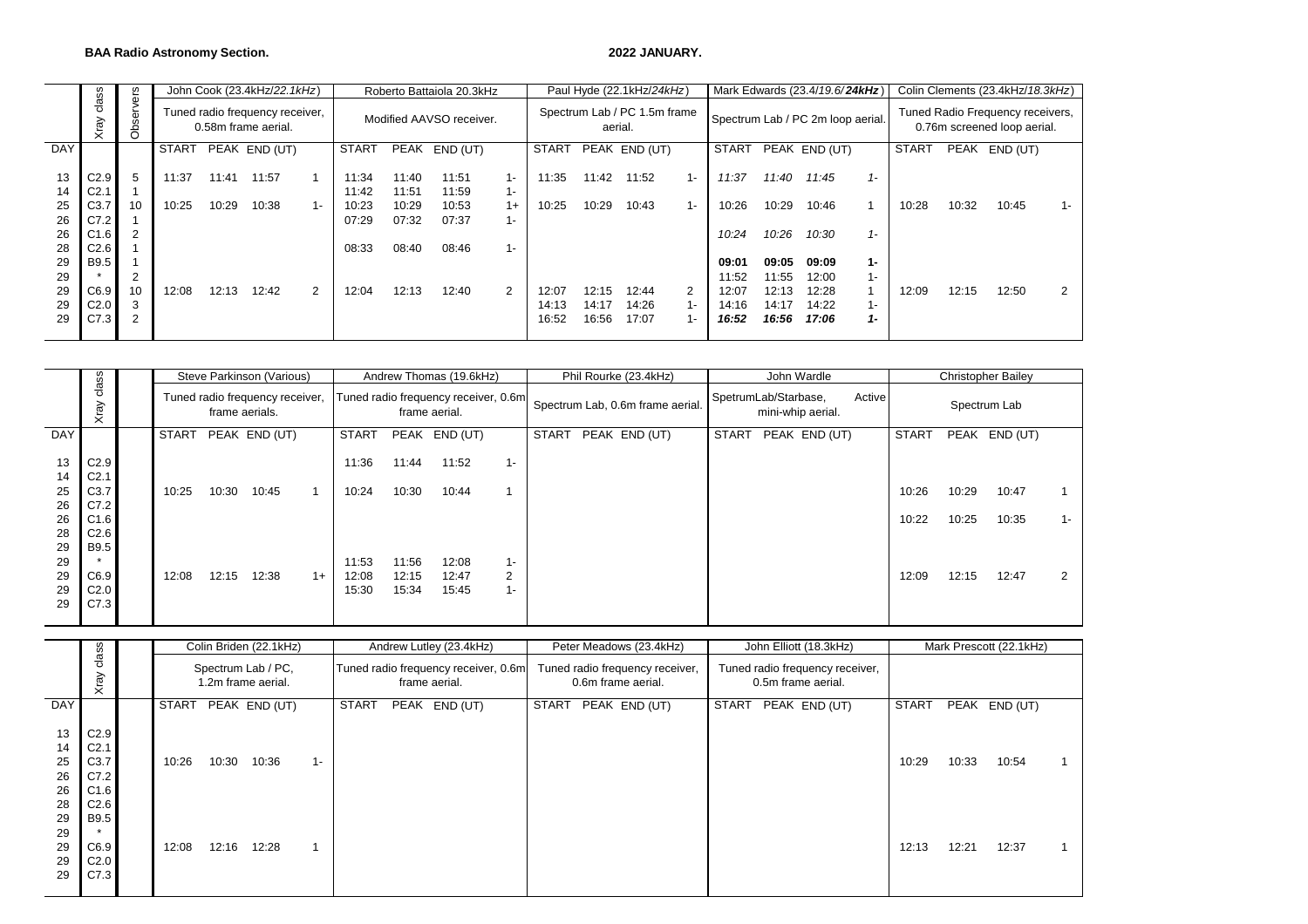#### **VLF flare activity 2005/22**

 $\blacksquare$  C  $\blacksquare$  M  $\blacksquare$   $\blacksquare$  X  $\blacksquare$  Relative sunspot number